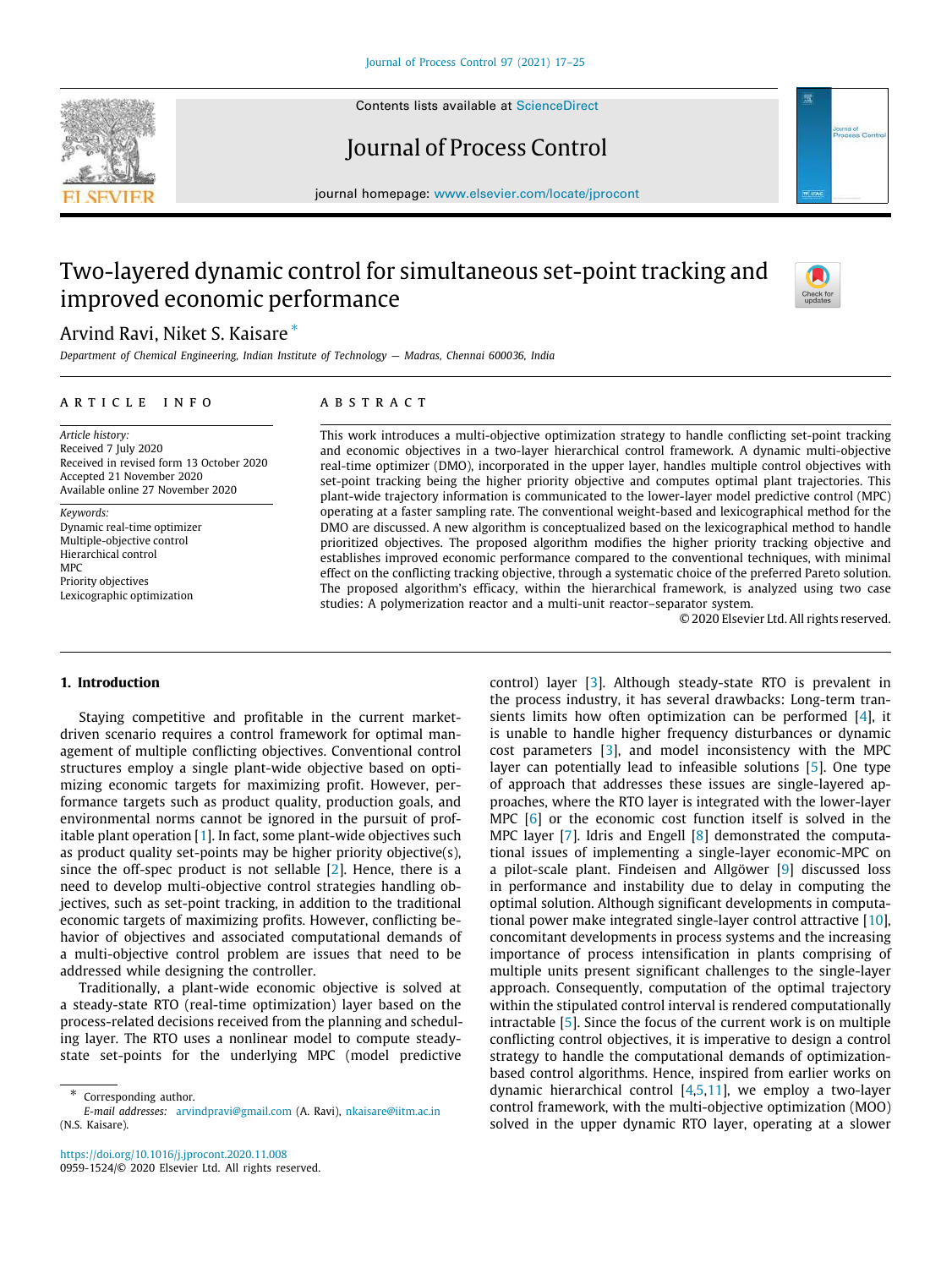time-scale to handle the computational issues associated with the MOO problem.

Several applications of MO control have been discussed in the literature. For example, polymerization processes require managing multiple process targets, such as maximizing conversion, minimizing undesired products, and achieving the desired quality parameters of the final polymer  $[12-14]$  $[12-14]$  $[12-14]$ . Often, the multiple objectives are prioritized, with safety or product quality targets being at a higher priority than economic objective. Anilkumar et al.[[15](#page-8-13)] used a lexicographic approach to handle multiple setpoint tracking objectives based on priority. He et al. [\[16\]](#page-8-14) used lexicographic optimization to handle a similar case of prioritized set-point tracking and economic objectives. A few other applications of multi-objective optimization include fed-batch bioreactor[[17](#page-8-15)], solar refrigeration plant [\[18\]](#page-8-16), path tracking control with predefined speed profile[[19\]](#page-8-17), and autonomous vehicle control to reach the destination with minimum energy and minimum time [\[20\]](#page-8-18). Haßkerl et al. [\[21](#page-8-19)] formulated a weight-based control scheme for a reactive distillation system comprising of an economic cost function and a regularization term that penalizes violation on product purity. The respective weight parameters were tuned meticulously to obtain the desired trade-off between the two objectives. Tian et al.[[22](#page-8-20)] and Li et al.[[23\]](#page-8-21) implemented a single-layer multi-objective control, where the desired trade-off between the economic and the tracking objective is manipulated through user-defined tuning parameter. Thus, different aspects of multi-objective control comprising of tracking and economic objective were studied using single-layered control frameworks, which requires the optimal solution be available within a sampling instance. However, this becomes challenging as the complexity of the system increases, particularly for multi-objective control. Secondly, most of the earlier works either involved offline optimization or required user intervention to select the required optimal solution. The current work addresses these issues through a multi-layered control framework equipped to handle the computational rigor of multi-objective problems. Different optimization methodologies are discussed, which can be applied depending on the nature of the control problem.

The scope of this work includes a two-layer hierarchical control framework for managing priority-based multiple objectives, aimed at tracking a process parameter to its desired set-point and simultaneously maximizing the profit. An upper-layer dynamic multi-objective optimizer (DMO) computes the optimal plant trajectory for a lower-layer MPC. MPC is preferred in the design of the two-layer framework as it can deal with multiple variables and process constraints[[3\]](#page-8-2). We evaluate various multi-objective optimization techniques by quantifying the performance requirement of the control objectives. A popular technique uses weight to scalarize the multiple objectives into a single objective function. However, tuning these weighing parameters is a demanding task because the objectives belong to different domains can often lead to ill-conditioned or highly nonlinear tuning behavior [[15](#page-8-13)[,24\]](#page-8-22). In contrast, the lexicographic approach can handle priority-based optimization[[17](#page-8-15)[,25](#page-8-23)]. However, the optimal tracking solution may pose a too stringent constraint to the subsequent economic optimization. Hence, a second strategy is to minimize the tracking error only at the terminal point of the horizon [\[15](#page-8-13)]. In principle, this is analogous to communicating the desired set-point, allowing for a compromise in the performance during the transients. To exploit the advantages of the two techniques, we propose a new algorithm, which computes multiple Pareto solutions through modifications in the tracking function. The preferred solution is chosen online from the Pareto-optimal set. This solution is determined based on the solution closest to the ideal solution of the objective. It is easy to understand that it is impossible to achieve the ideal solution of the multiple

objectives simultaneously due to their conflicting nature, and the preferred Pareto solution offers the best trade-off. The optimal trajectories are computed from the preferred solution and are communicated to a lower-layer MPC.

The performance of various approaches is evaluated using two case studies. The first investigation is a free radical polymerization reactor[[26](#page-8-24)], which involves tracking of a quality parameter and maximizing the net profit as prioritized and conflicting objectives. The second case study is a ''plant-wide'' reactor–separator system, with a similar set of objectives.

# **2. Plant and control configuration**

Consider a system described by the following model

$$
\begin{aligned} \n\dot{x} &= f(x, u) \\ \ny &= g(x) \tag{1} \n\end{aligned}
$$

where  $x \in \mathbb{R}^n$ ,  $u \in \mathbb{R}^m$  and  $y \in \mathbb{R}^p$  are the states, manipulated inputs and output variables, respectively. We assume the state feedback case and that the model is known without an error.

[Fig. 1](#page-2-0) shows a multi-layer hierarchical control structure considered in this work. The upper-layer receives criteria for product specifications (e.g., quality or composition), production goals, economic parameters (prices or costs), etc. from a decisionmaking/ scheduling layer. These requirements are inherently multi-objective, calling for a dynamic multi-objective optimizer (DMO). The DMO operates at a slower sampling rate, computes the optimal trajectory over a predefined future horizon, and provides the trajectory to a lower-layer MPC (Model Predictive Control). The MPC operates at a faster sampling rate and implements the trajectory received from the DMO.

#### *2.1. Dynamic multi-objective optimizer (DMO)*

The DMO forms a crucial part of the proposed approach to compute optimal plant trajectories in the presence of multiple conflicting objectives. Specifically, the control problem of tracking certain process variables to the desired set-point while simultaneously maximizing the profit is addressed. The implementation of multi-objective control online can be computationally demanding. Hence, a hierarchical control framework([Fig. 1\)](#page-2-0) is adopted, wherein the computational demand is managed by operating the DMO at a lower sampling rate than the lower-layer MPC. The sampling time,  $\Delta t$ , of the DMO is determined by the frequency of RTO-relevant changes, slow-scale interaction dynamics in the plant, and computational requirements in solving the multi-objective optimization online. The dynamic multi-objective optimization is formulated as

$$
\min_{\overline{U}_{\overline{k}}} \Phi = \begin{bmatrix} \phi_1\left(\overline{X}_{\overline{k}}, \overline{U}_{\overline{k}}\right) \\ \phi_2\left(\overline{X}_{\overline{k}}, \overline{U}_{\overline{k}}\right) \\ \vdots \\ \phi_\ell\left(\overline{X}_{\overline{k}}, \overline{U}_{\overline{k}}\right) \end{bmatrix}
$$
(2)

where 
$$
\bar{x}_{\bar{j}+1} = \bar{x}_{\bar{j}} + \int_0^{\Delta \bar{t}} f(x, u) dt
$$
 (2a)

<span id="page-1-1"></span><span id="page-1-0"></span>with 
$$
\bar{x}_{\bar{k}} = x(\bar{k}.\Delta \bar{t}), \quad \bar{j} = [\bar{k}, \ \bar{k} + N_o]
$$
 (2b)

 $\bar{y}_{\bar{i}} = g(\bar{x}_{\bar{i}})$  $\left(2c\right)$ 

<span id="page-1-3"></span>subject to 
$$
\bar{y}^{min} \le \bar{y}_{\bar{j}} \le \bar{y}^{max}
$$
 (2d)

<span id="page-1-2"></span>
$$
\overline{u}^{min} \le \overline{u}_{\overline{j}} \le \overline{u}^{max} \tag{2e}
$$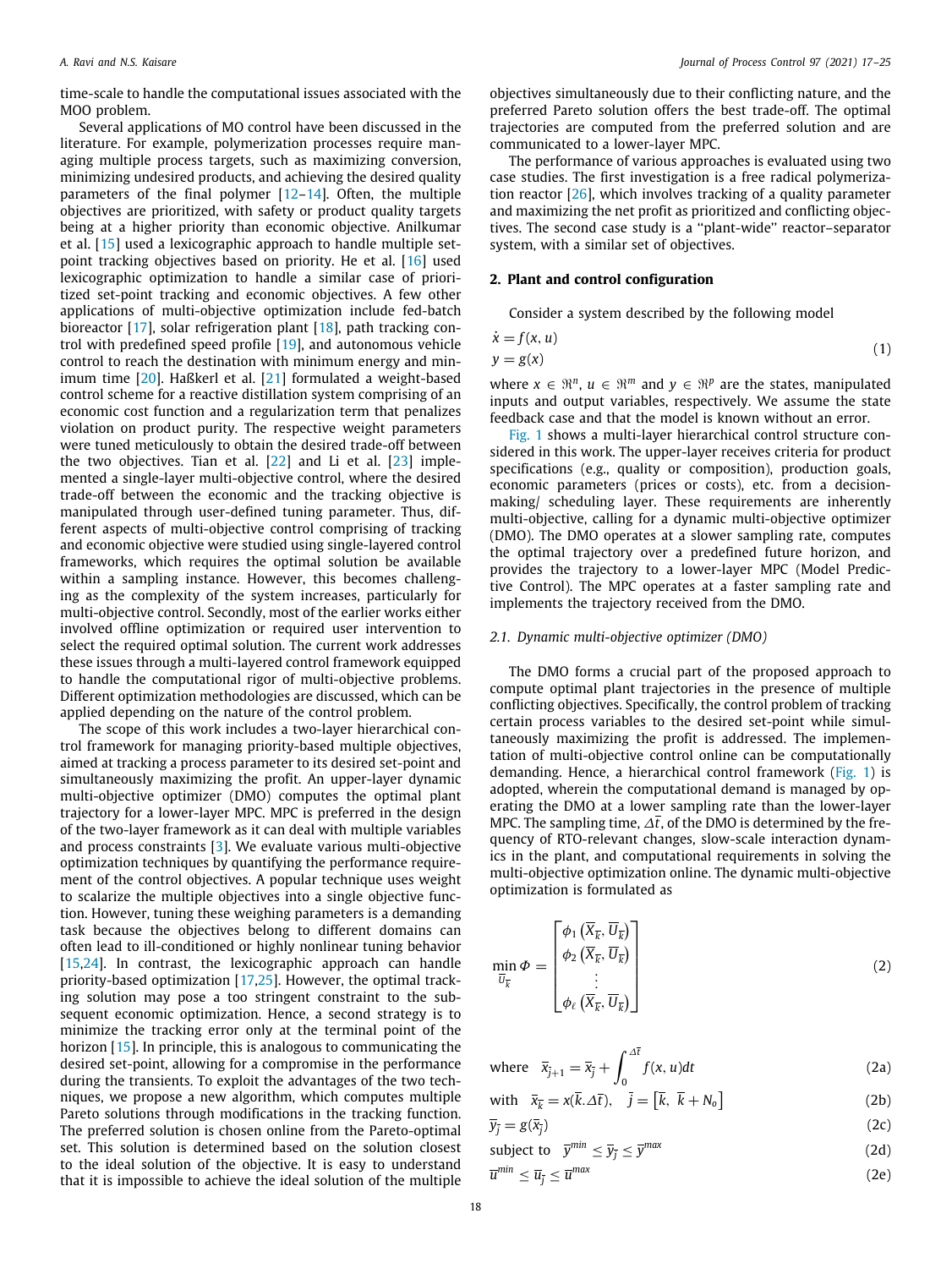

<span id="page-2-0"></span>Fig. 1. Schematic of the dynamic hierarchical control structure.

In the above expressions, we assume  $\phi_i$  to be arranged in order of their priorities, with  $\phi_1$  as the highest priority objective, without loss of generality. Each objective  $\phi_i(\cdot, \cdot)$  is a scalar-valued function of states and inputs within the DMO horizon of size *No*. We use overbars to represent DMO-relevant variables. It is easy to see that we define

$$
\overline{X}_{\overline{k}} = \begin{bmatrix} \overline{x}_{\overline{k}+1} \\ \overline{x}_{\overline{k}+2} \\ \vdots \\ \overline{x}_{\overline{k}+N_o} \end{bmatrix} \text{ and } \overline{U}_{\overline{k}} = \begin{bmatrix} \overline{u}_{\overline{k}+1} \\ \overline{u}_{\overline{k}+2} \\ \vdots \\ \overline{u}_{\overline{k}+M_o} \end{bmatrix}
$$
(3)

as arrays of the state and input vectors of the DMO, respectively. Here, *N<sup>o</sup>* and *M<sup>o</sup>* are the prediction and control horizons of the multi-objective optimizer.

Various methods for handling priority-based multiple objectives in the dynamic optimization framework are discussed in Section [3.](#page-2-1) As seen in [Fig. 1,](#page-2-0) the DMO operates infrequently and its state  $\bar{x}_{\overline{k}}$  is initialized as the plant state  $x(k.\Delta \bar{t})$  at time  $t = k.\Delta \bar{t}$ , as seen in Eq. ([2b](#page-1-0)). The DMO receives the plant state at  $\bar{x}_{\overline{k}}$  and computes the optimal reference trajectories *U ref* and *Y ref* , which are then passed on to the lower-layer MPC. Optimization is carried out when either a decision is communicated from the scheduling layer or when disturbances in the process cause the plant trajectory to deviate substantially from *Y ref* . Since we consider state feedback hierarchical control with no model-plant mismatch, the DMO becomes active at the end of its prediction horizon, after the implementation of the entire trajectory. Including the effect of disturbances on the existing multi-objective control problem can be an interesting work for the future.

#### *2.2. Lower-layer NMPC*

The upper-layer DMO communicates the computed optimal trajectories to the lower-layer NMPC. The NMPC operates at a faster interval than the DMO. The aim of NMPC is to track the communicated set-point trajectories, while meeting the system constraints. The objective function is given by:

$$
\min_{\mathcal{U}_{k}} \Phi_{k}^{\text{MPC}} = \min_{\mathcal{U}_{k}} \left\{ \left\| Y_{k}^{ref} - \mathcal{Y}_{k} \right\|_{\Gamma^{y}}^{2} + \left\| U_{k}^{ref} - \mathcal{U}_{k} \right\|_{\Gamma^{u}}^{2} + \left\| \Delta \mathcal{U}_{k} \right\|_{\Gamma^{\Delta u}}^{2} \right\}
$$
\n(4)

subject to

$$
x_{j+1} = x_j + \int_0^{\Delta t} f(x, u) dt
$$
 (4a)

$$
y^{min} \le y_j \le y^{max} \tag{4b}
$$

$$
u^{min} \le u_j \le u^{max} \tag{4c}
$$

In the above equations,  $j = [k, k + P - 1]$ , whereas

$$
\mathcal{Y}_k = \begin{bmatrix} \mathcal{Y}_{k+1} \\ \mathcal{Y}_{k+2} \\ \vdots \\ \mathcal{Y}_{k+P} \end{bmatrix} \quad \text{and} \quad \mathcal{U}_k = \begin{bmatrix} u_k \\ u_{k+1} \\ \vdots \\ u_{k+M-1} \end{bmatrix} \tag{5}
$$

are vectors of *P*-step output predictions and *M*-step manipulated inputs. The lower-layer MPC operates at sampling time of ∆*t* and *Y ref* and *U ref* are the reference trajectories communicated by the DMO. Any suitable approach, such as nonlinear MPC, sequentially linearized MPC, or linear MPC, may be used at this layer.

# **3. Dynamic multi-objective optimization algorithms**

<span id="page-2-1"></span>We now consider various algorithms to handle multi-objective dynamic optimization where the objective functions  $\phi_i(\cdot, \cdot)$ are organized in order of their priority. Specifically, the multiobjective control problem of the current work is dealt by assigning higher priority to the tracking objective, φ*track*(·, ·), compared to the economic objective  $\phi_{\text{eco}}(\cdot, \cdot)$ , given as

$$
\phi_{\text{track}} = \sum_{i=1}^{N_0} \left\| \overline{x}_{\overline{k}+i}^t - \theta_{\text{spec}} \right\|^2 \tag{6}
$$

<span id="page-2-4"></span><span id="page-2-3"></span>
$$
\phi_{eco} = \sum_{i=1}^{N_o} \varphi_{eco,i} \left( \overline{x}_{\overline{k}+i}, \overline{u}_{\overline{k}+i}, \theta_{eco} \right) \tag{7}
$$

In the above,  $\bar{x}^t$  ⊂  $\bar{x}$  represent variables that must be tracked (typically quality or product specifications) to the desired specifications  $\theta_{\text{spec}} \subset \Theta$ . The parameters  $\theta_{\text{eco}} \subset \Theta$  stand for a set of dynamic cost parameters. The parameters  $\Theta$  may be provided to the DMO by the decision layer.

We first discuss the standard weight-based approach (Section [3.1\)](#page-2-2), followed by the lexicographical approach in Section [3.2.](#page-3-0) Thereafter, we modify the endpoint-based lexicographic approach proposed by Anilkumar et al. [\[15\]](#page-8-13) to the DMO in Section [3.3.](#page-3-1) Finally, to overcome the limitations of these approaches, we propose a Pareto-based lexicographical approach in Section [3.4.](#page-3-2)

# *3.1. Single objective weight-based method*

<span id="page-2-2"></span>The traditional weight-based approach augments the set of objectives with relative weight, and the multi-objective control problem is formulated as a single objective scheme. The mathematical representation of the same is given by:

$$
\Phi_{wt}^* = \min_{\overline{U}_{\overline{k}}} \Phi_{wt} = \min_{\overline{U}_{\overline{k}}} (w_1 \phi_{track} + w_2 \phi_{eco})
$$
  
subject to constraints (2a)-(2e) (8)

where,  $\phi_{\text{track}}$  and  $\phi_{\text{eco}}$ , are defined in Eqs. [\(6\)](#page-2-3) and ([7](#page-2-4)), and  $w_1$ ,  $w_2$ denote weighting parameters. Though the weight-based formulation is simpler to handle, the weighting parameters of the objective functions require meticulous tuning to arrive at the desired results[[15,](#page-8-13)[24](#page-8-22)]. This becomes challenging as processes engage objectives from different domains, and improper tuning of weights results in sub-optimal performance. Since the weights balance the trade-off between multiple objectives, the weightbased method is unable to handle priority-based multi-objective control[[18](#page-8-16)].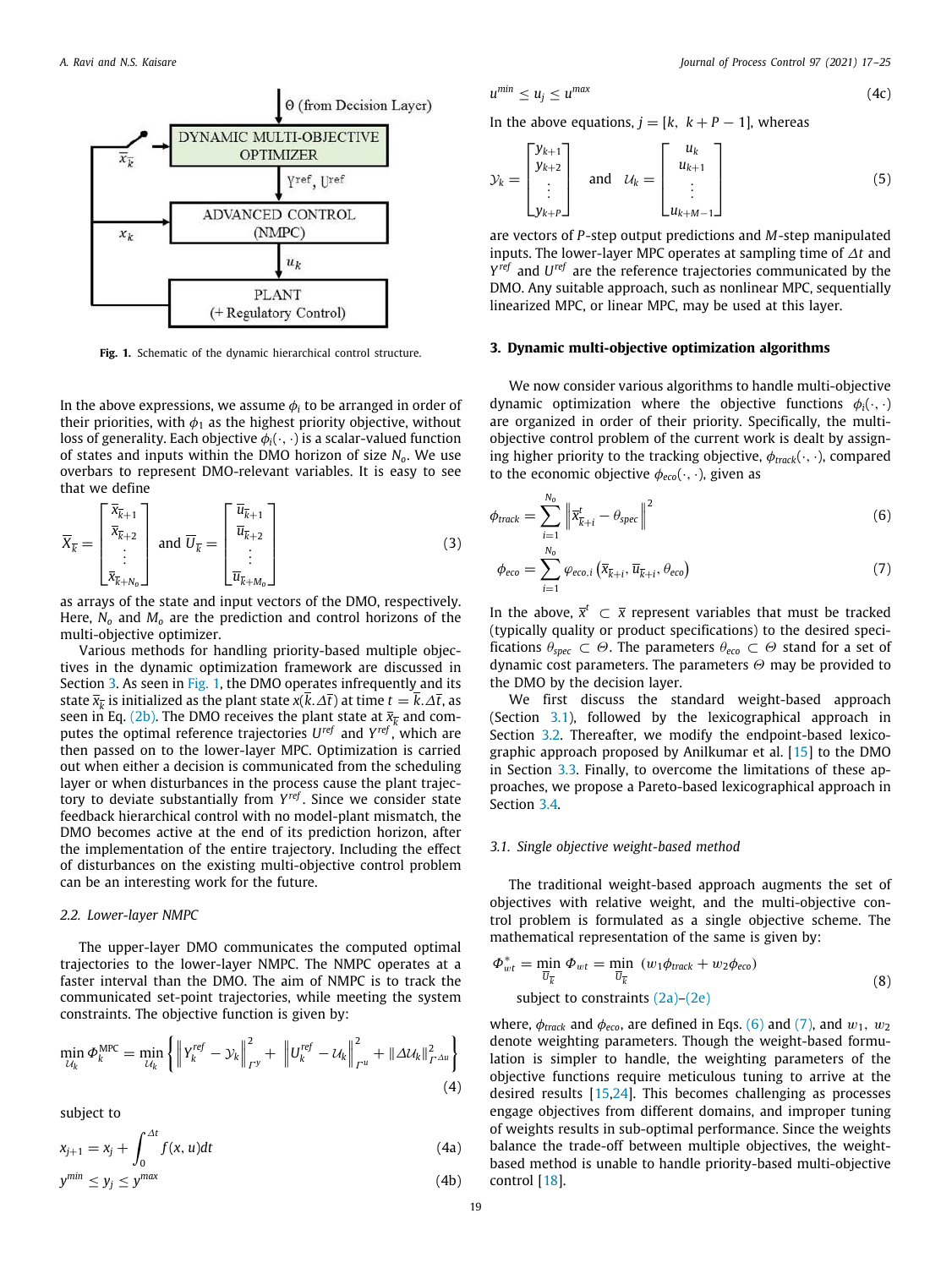#### *3.2. Lexicographic method (conventional)*

<span id="page-3-0"></span>We briefly describe the standard lexicographic method in this section.An interested reader is referred to [[15](#page-8-13)[,17,](#page-8-15)[25](#page-8-23)] for more details. This is a multi-layered optimization approach that begins with the optimization of the highest priority objective. The optimal value of the higher priority objective(s) is subsequently posed as constraints for the optimization of the lesser priority objectives. This procedure is continued until the optimization of the least priority objective, and the solution obtained thus becomes the optimal solution of the multi-objective problem.

Thus, the tracking objective (Eq.  $(6)$  $(6)$ ) is first solved to minimize the tracking error over the entire horizon, *No*:

$$
\phi_{\text{track}}^* = \min_{\overline{U}_{\overline{k}}} \phi_{\text{track}}\left(\overline{X}_{\overline{k}}, \overline{U}_{\overline{k}}\right)
$$
  
subject to constraints (2a)-(2e) (9)

To exploit the available dynamic degrees of freedom, the solution φ*track* so obtained is posed as a constraint, and the economic objective function is solved

$$
\phi_{eco}^* = \min_{\overline{U}_{\overline{k}}} \phi_{eco} \left( \overline{X}_{\overline{k}}, \overline{U}_{\overline{k}} \right) \tag{10}
$$

subject to  $\phi_{\text{track}} \leq \phi_{\text{track}}^*$ and constraints  $(2a)$ – $(2e)$  $(2e)$  (10a)

#### *3.3. Lexicographic method (terminal)*

<span id="page-3-1"></span>Despite the conflicting nature of the objectives, the stringent formulation of the conventional lexicographic method does not allow any compromise on the tracking objective to improve the economic cost function. Contrary to this methodology, Anilkumar et al.[[15\]](#page-8-13) proposed modifying the tracking objective Eq. [\(6](#page-2-3)) to optimize only the terminal point:

$$
\phi_{N_0, track}^* = \min_{\overline{U}_{\overline{k}}} \phi_{N_0, track} (\overline{X}_{\overline{k}}, \overline{U}_{\overline{k}}) = \min_{\overline{U}_{\overline{k}}} \left\| \overline{x}_{\overline{k}+N_0}^t - \theta_{spec} \right\|^2
$$
\nsubject to constraints (2a)-(2e) (11)

Anilkumar et al.[[15\]](#page-8-13) used this approach for the MPC layer, where multiple set-point tracking objectives are solved based on predefined priorities. This approach can be adapted for the DMO with a lower-priority economic objective. The conventional tracking formulation explained in the previous section with the modification in the lexicographic constraint is given by:

$$
\phi_{eco}^* = \min_{\overline{U}_{\overline{k}}} \phi_{eco} \left( \overline{X}_{\overline{k}}, \overline{U}_{\overline{k}} \right) \tag{12}
$$

subject to 
$$
\phi_{N_0, track} \leq \phi_{N_0, track}^*
$$
  
and constraints (2a)–(2e) (12a)

The principle behind this approach is to track the necessary variable to the set-point at the steady-state. A compromise in the transient tracking performance achieves improved economic cost due to conflicting interaction between the objectives.

#### *3.4. Proposed Pareto-optimal lexicographic method*

<span id="page-3-2"></span>The algorithms discussed previously present the two extremes of the trade-off that could be achieved in the tracking objective to enhance the economic targets. We, therefore, propose a new approach that is aimed at finding an optimal trade-off in Pareto sense utilizing the lexicographic method as the base algorithm. Specifically, we propose a modification in the tracking objective that allows the computation of multiple Pareto solutions, each representing a different compromise between the objectives. The

best solution is chosen among the Pareto set. The set-point tracking objective to compute multiple trade-off solutions is modified as:

$$
\phi_{\overline{n},track} = \sum_{i=\overline{n}}^{N_o} \left\| \overline{x}_{k+i}^t - \theta_{spec} \right\|^2, \quad 1 \leq \overline{n} \leq N_o \tag{13}
$$

With this modification,  $\phi_{\overline{n},track}$  is equal to  $\phi_{track}$  of the conventional method for  $\bar{n} = 1$  and equal to  $\phi_{N_0, track}$  of the terminal-lexicographic method (Section [3.3](#page-3-1)) for  $\bar{n} = N_0$ . The economic objective formulation remains the same as in Eq. [\(7\)](#page-2-4). The distinct values of  $\bar{n}$  generate different optimal solutions, which lead to different lexicographic constraints for the economic objective, generating multiple Pareto or non-inferior solutions.

We now describe the systematic implementation of the proposed algorithm to calculate the optimal plant trajectory. For a particular value of  $\bar{n}$ , the optimization for the tracking objective is given by:

<span id="page-3-3"></span>
$$
\phi_{\overline{n},\text{track}}^* = \min_{\overline{U}_{\overline{k}}} \phi_{\overline{n},\text{track}}
$$
\n
$$
\text{subject to constraints (2a)-(2e)} \tag{14}
$$

The optimal value  $\phi^*_{\overline{n},\text{track}}$  is retained as a lexicographic constraint while optimizing the economic objective:

<span id="page-3-4"></span>
$$
\phi_{\overline{n},eco}^* = \min_{\overline{U}_{\overline{k}}} \phi_{eco} (\overline{X}_{\overline{k}}, \overline{U}_{\overline{k}})
$$
\nsubject to  $\phi_{\overline{n},track} \leq \phi_{\overline{n},track}^*$   
\nand constraints (2a)-(2e)

As  $\overline{n}$  is varied for each lexicographic optimization of the economic objective, the algorithm computes a set of *N<sup>o</sup>* Pareto-optimal solutions, each denoting distinct plant trajectories. Finally, we propose an algorithm for choosing the optimal trajectory from the set of Pareto trajectories, which leads to the best overall performance for the given objectives.

The implementation of the algorithm to choose the optimal trajectory is based on the standard vectorial representation of multi-objective problem formulation [\[25](#page-8-23)]. Recall that the above procedure yields a sequence of optimal input moves,  $\overline{U}_n^*$ *n*,*track* (Eq. [\(14\)](#page-3-3)) and  $\overline{U}^*_{\overline{n},\text{eco}}$  (Eq. [\(15\)](#page-3-4)), for each value of  $\overline{n} \in [1, N_0]$ . The values of the tracking and economic objective functions obtained from the lexicographic optimization are normalized and expressed in a vector form as:

$$
\Phi_{\overline{n}} = \begin{bmatrix} \widetilde{\phi}_{\overline{n},\text{track}} \\ \widetilde{\phi}_{\overline{n},\text{eco}}^* \end{bmatrix}^T, \quad 1 \leq \overline{n} \leq N_o \tag{16}
$$

where,

$$
\widetilde{\phi}_{\overline{n},track} = \frac{\min\left(\phi_{\overline{n},track}\right) - \phi_{\overline{n},track}}{\min\left(\phi_{\overline{n},track}\right) - \max\left(\phi_{\overline{n},track}\right)} \tag{17a}
$$

$$
\phi_{\overline{n},track} = \phi_{track}\left(\overline{X}_{\overline{k}}, \overline{U}_{\overline{n},track}^*\right)
$$
\n(17b)

and max and min values represent the highest and lowest values of  $\phi_{\overline{n} \text{ track}}$  among the  $N_o$  values. Similarly,

$$
\widetilde{\phi}_{\overline{n},eco}^* = \frac{\max\left(\phi_{\overline{n},eco}^*\right) - \phi_{\overline{n},eco}^*}{\max\left(\phi_{\overline{n},eco}^*\right) - \min\left(\phi_{\overline{n},eco}^*\right)}\tag{18}
$$

This ensures that all the  $\ddot{\phi}$  values lie between 0 and 1. Furthermore, since  $\min(\phi_{\overline{n},\text{track}})$  and  $\max(\phi_{\overline{n},\text{ecc}}^*)$  are the best tracking and economic objective values, respectively, the origin becomes the ideal or the desired solution (also called the utopian point). Thus  $\Phi_{id}$  = (0, 0). Due to the conflicting nature of the objectives, the ideal point is not realizable, and hence the optimal solution is chosen as the closest Pareto point as determined by the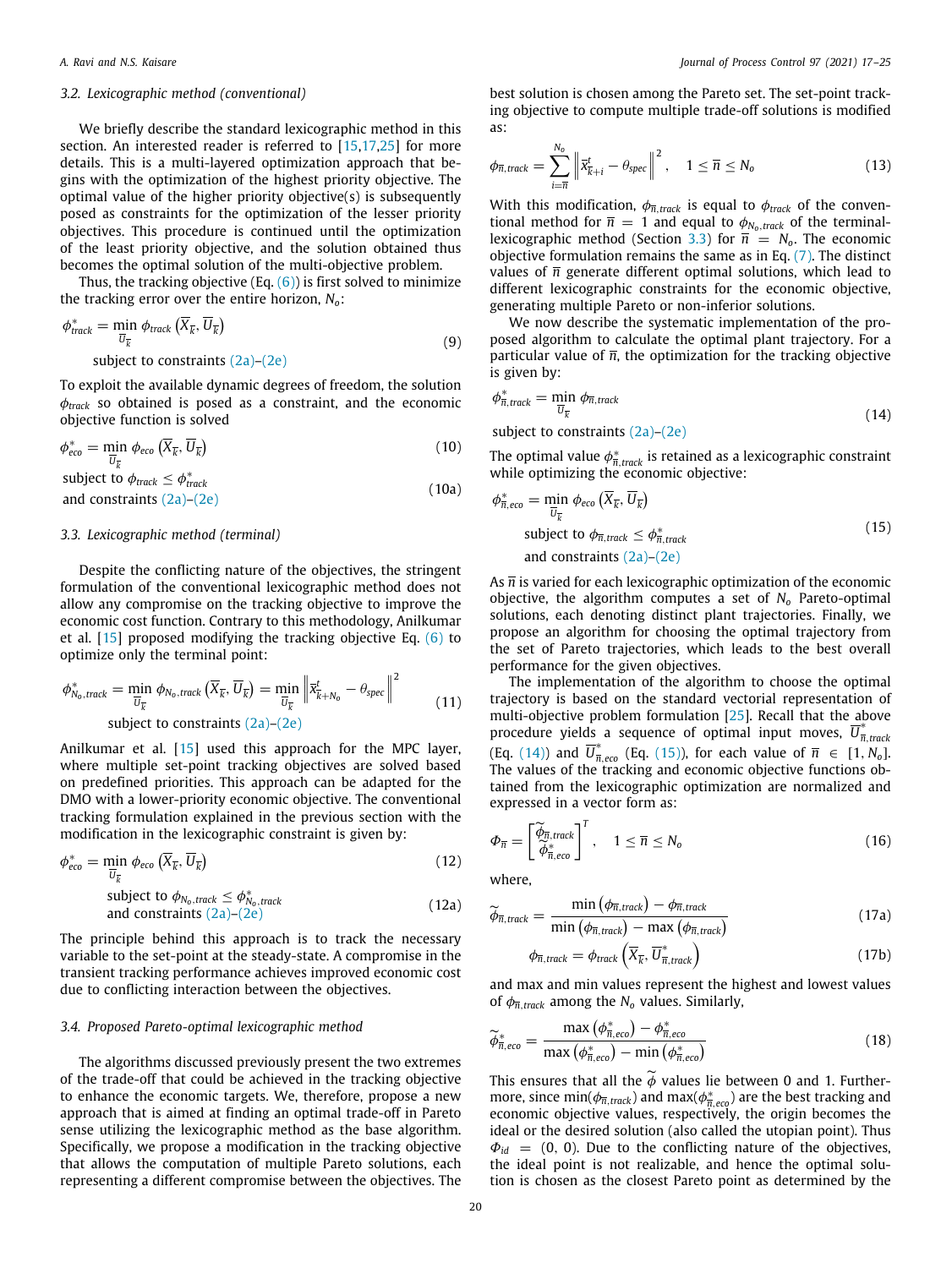

<span id="page-4-1"></span>**Fig. 2.** Flowchart describing the procedure of the proposed algorithm in calculating the optimal trajectory for lower-layer NMPC.

squared-norm minimization:

$$
\overline{n}^* = \underset{\overline{n}}{\text{argmin}} \ \|\boldsymbol{\Phi}_{\overline{n}} - \boldsymbol{\Phi}_{id}\|^2 = \underset{\overline{n}}{\text{argmin}} \ \|\boldsymbol{\Phi}_{\overline{n}}\|^2 \tag{19}
$$

In the above equation, the distances between the origin or the utopian point ( $\Phi_{id}$ ) and each of the Pareto points ( $\Phi_{\overline{n}}$ ) are calculated. The Pareto point with minimum squared-norm value denotes the point closest to the utopian point. Hence, the solution corresponding to lexicographic optimization performed with  $\bar{n}$  =  $\overline{n}^*$  is the preferred optimal solution,  $U^{ref} = \overline{U}_{\overline{n}}^*$ *n* ∗ ,*eco*.

The strict constraints of the conventional lexicographic method lead to the poor economic performance. We addressed this issue through the proposed algorithm, which generates different trade-off solutions at each optimization instant by varying the prediction window (or  $\overline{n}$ ) of the priority objective. Eq. [\(19\)](#page-4-0) chooses the best solution among the computed Pareto solutions. The procedure is summarized in [Fig. 2](#page-4-1). The optimal plant trajectory, *Y ref* , is then calculated using the dynamic plant model (Eqs. ([2a\)](#page-1-1)–([2c](#page-1-3))) and the optimal inputs  $U^{ref} = \overline{U}_{\overline{n}}^*$ *n* ∗ ,*eco*. The DMO then communicates the trajectories *U ref* and *Y ref* to the MPC layer. For a single layer control structure, the proposed algorithm may also be implemented at a multi-objective MPC layer.

#### **4. Simulation studies**

The proposed hierarchical control framework is demonstrated in two case studies: an isothermal polymerization reactor and a multi-unit reactor–separator system. In both examples, maintaining a product quality variable at its set-point is the priority objective while also aiming to maximize profit. The performance of the algorithms is analyzed and compared using the root mean squared error (RMSE) from the specification and the average profit.

RMSE = 
$$
\sqrt{\frac{\sum_{j=1}^{T_f} (x_j^t - \theta_{spec})^2}{T_k}}
$$
  
Average profit =  $\frac{\sum_{j=1}^{T_f} \varphi_{eco}(x_j, u_j, \theta_{eco})}{T_f}$  (20)

These are the performance indicators of quality and economic objectives respectively.  $T_f$  denotes the total number of sample time steps considered for the simulation study. The simulations

<span id="page-4-2"></span>**Table 1**

|  | Performance comparison across different methods. |  |  |
|--|--------------------------------------------------|--|--|
|  |                                                  |  |  |

| Algorithm                      | <b>RMSE</b> | Avg. profit |
|--------------------------------|-------------|-------------|
| $w_1 = 0$ ; $w_2 = 1$          | 2933.9      | 619.62      |
| $w_1 = 1$ ; $w_2 = 0$          | 1101.2      | 370.00      |
| $w_1 = 1$ ; $w_2 = 1$          | 1105.4      | 563.93      |
| $w_1 = 100$ ; $w_2 = 1$        | 1101.4      | 434.20      |
| Lexicographical (conventional) | 1105.1      | 449.06      |
| Lexicographical (terminal)     | 1171.2      | 570.64      |
| Proposed Pareto-optimal        | 1111.8      | 600.17      |
| E-MPC (single layer)           | 1501.0      | 318.99      |

are performed on an *intel core-i7* workstation with 16 GB RAM. The algorithm is coded on MATLAB 2018a, and the inbuilt optimization solver, *fmincon*, is used for the nonlinear optimization.

# *4.1. Case study 1: Free radical polymerization reactor*

The proposed DMO strategy is investigated on an isothermal free radical polymerization reactor[[27](#page-8-25)]. The dynamic model equations[[26](#page-8-24)[,27\]](#page-8-25) are given by :

<span id="page-4-0"></span>
$$
\frac{dC_M}{dt} = -(k_p + k_{fm})C_M P_0 + \frac{F}{V}(C_{M,in} - C_M)
$$
\n
$$
\frac{dC_I}{dt} = -k_I C_I + \frac{F_I}{V}C_{I,in} - \frac{F}{V}C_I
$$
\n
$$
\frac{dD_0}{dt} = (0.5k_{rc} + k_{rd})P_0^2 + k_{fm}C_M P_0 - \frac{F}{V}D_0
$$
\n
$$
\frac{dD_1}{dt} = M_m(k_p + k_{fm})C_M P_0 - \frac{F}{V}D_1
$$
\n(21)

where, *C<sup>M</sup>* and *C<sup>I</sup>* are the concentration of monomer and the initiator,  $D_0$  and  $D_1$  are the molar and mass concentrations of the dead polymer chains, and

$$
M_w = \frac{D_1}{D_0} \qquad \sigma = 1 - \frac{C_M}{C_{M,in}}
$$

are the number average molecular weight of the polymer chain  $(M_w)$  and net monomer conversion, respectively. The manipulated variables are  $F_I$  and  $F$ , which denote the initiator and monomer flowrates, respectively. The model parameter values are given in Maner et al.[[27](#page-8-25)].

The priority objective is to track  $M_w$  to its set-point

$$
\varphi_{\text{track}} = \left\| M_w - M_w^{\text{ref}} \right\|^2, \tag{22}
$$

whereas the lesser priority economic objective is defined by the profit function[[26](#page-8-24)[,28\]](#page-8-26)

$$
\varphi_{eco} = FD_1 + 3500\sigma^{0.6} + 9 \times 10^{-4} M_w^{0.65} - aF_l^{0.5}
$$
 (23)

We consider the case where  $M_w^{ref} = 2.5 \times 10^4$  and the cost parameter *a* varies dynamically as:

<span id="page-4-3"></span>
$$
a = \begin{cases} 3500 & \text{if } 0.25 \, h \le t < 0.8 \, h \\ 3000 & \text{if } 0.8 \, h \le t < 1.5 \, h \\ 2500 & \text{if } 1.5 \, h \le t < 2 \, h \end{cases} \tag{24}
$$

The multi-objective optimization problem involving the setpoint tracking and the economic objective is dealt with in the upper-layer DMO. The DMO manages the computational demand by operating at a slower sampling time,  $\Delta \bar{t} = 0.03 h$  (108 *s*). The sampling time of the lower-layer MPC is chosen as ∆*t* = 0.005 *h* (18 *s*). The DMO predicts the control move for 0.3 *h* into the future (i.e., DMO prediction horizon,  $N_0 = 10$ ). The prediction and the control horizon for the NMPC are 30 and 5, respectively. The DMO is taken online at 0.25 *h*.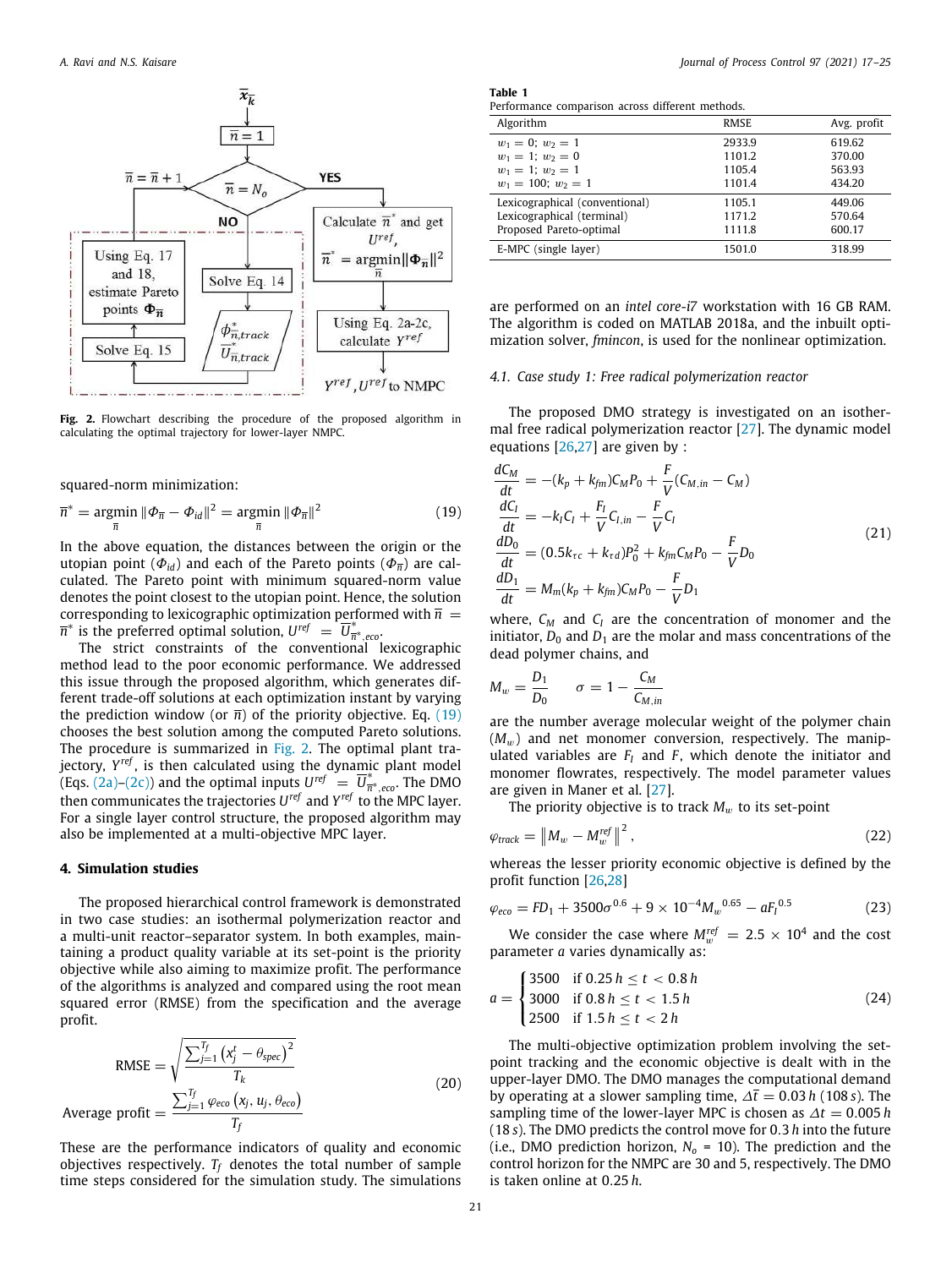

<span id="page-5-0"></span>**Fig. 3.** Tracking performance of *M<sub>w</sub>* implemented using (a) different weights for the weight-based method and (b) various lexicographical approaches. (For interpretation of the references to colour in this figure legend, the reader is referred to the web version of this article.)

The performance of different DMO algorithms is quantified in [Table 1.](#page-4-2) Initial investigations are carried out with the conventional weight-based method with a different set of weights. The tracking performance is the best for  $w_1 = 1$ ,  $w_2 = 0$ , as indicated by the lowest RMSE value, which is expected as only the tracking objective is considered. This is confirmed by the trajectory of the tracking variable (solid-blue) in [Fig. 3a](#page-5-0). However, the average profit is the least across all methods. Conversely, for  $w_1 = 0$ ,  $w_2 = 1$ , which presents the other end of the spectrum where only the economic objective is solved, the average profit is largest, albeit with the worst performance of the tracking function (solidmagenta line in [Fig. 3](#page-5-0)a). The difficulty in choosing an optimal value of the relative weight is evident from the analysis of the performance indices reported for intermediate sets of weights. In comparison with the RMSE values obtained for  $(w_1, w_2)$  = (100, 1) and (1, 1), there is a slight improvement of 0.4% in the tracking performance. However, a 23% reduction in the profit is observed. Similarly, comparing the cases with  $(100, 1)$  and  $(1, 0)$ , there is a 15% reduction in the profit even with the slightest change in the relative weight of the economic objective (from 0.01 to 0). This shows a highly nonlinear relationship between the weights and the objective function values, making it challenging to tune for the optimal weights.

[Fig. 3b](#page-5-0) compares various lexicographic methods, which do not require any tuning parameters to compute the optimal trajectory. A comparison of the conventional lexicographic algorithm with the results obtained for the weight-based approach (100, 1) shows a slightly lesser performance for the tracking objective with a minor improvement in profit (3.5%). Similarly, the terminal lexicographic methodology reports a 31% increase in the average profit, with some loss of set-point tracking performance (i.e., 6% increase in the RMSE). These results indicate that the two objectives show conflicting behavior. Hence, the proposed Pareto-optimal lexicographic approach targets some level of compromise on the tracking objective in the Pareto sense to improve the average profit. From [Table 1](#page-4-2), compared to the conventional lexicographic method, there is a slight reduction in the tracking performance (0.5% increase in RMSE), which is reasonably good

given that the conventional method implements strict optimization condition for set-point tracking. As seen in [Fig. 3](#page-5-0)b, there is a negligible difference in the tracking performance of the proposed method (solid-blue line) compared to that of the conventional algorithm (dashed-red line). However, the average profit shows a 34% increase, which is an excellent trade-off obtained through a slight increase in the RMSE. A similar comparison with the weight-based approach (100, 1) shows a 38% increase in profit with a minimal trade-off of the tracking objective (1% increase in RMSE). The multi-layer approach with different algorithms is also compared with the performance of economic MPC (E-MPC). Since an E-MPC handles a single economic objective, the tracking performance is affected as it conflicts with the performance of the economic objective. This results in a significantly higher RMSE value between the process set-point and the tracking variable.

[Table 2](#page-6-0) shows the best  $\overline{n}^*$  value and the corresponding values of  $\Phi_{\overline{n}}$ <sup>\*</sup>. It can be observed that  $\phi_{\overline{n}, track} = 0$  for  $\overline{n} = 1$  at all times. This is expected because  $\phi_{track}$  is the highest priority objective. The first column lists the various time instances and the changes in the economic cost parameter  $(a, Eq. (24))$  $(a, Eq. (24))$  $(a, Eq. (24))$  at  $t =$ 0.25, 0.8, and 1.5 *h*, triggers the DMO. The proposed algorithm implemented in the DMO allows trade-off in  $\phi_{track}$  to achieve the best economic performance. At  $t = 0.8 h$ , we can observe an interesting behavior where the best economic performance  $({\widetilde{\phi}_{\overline{n}},e^{\circ}_{\overline{n}}})$  = 0) is obtained at  $\overline{n}^*$  = 5 with no trade-off from the tracking objective. Also, it can be seen at other DMO instances that a significant improvement in the profit is achieved with no or very less trade-off in φ*track*. Since the computation of the Pareto front is computationally demanding, the proposed Pareto-based lexicographic approach requires a higher computation time than the other approaches. In the hierarchical control approach, the reference trajectories *U ref* and *Y ref* are communicated to the MPC after a time delay of  $\delta$  seconds, where  $\delta$  is an integral multiple of MPC-sampling-time ∆*t* [\[5](#page-8-4)]. As the computational time of the proposed method is 27 *s*, a delay of 2∆*t* is assigned in this case. The remaining algorithms are implemented with a delay of one sampling time of the lower-layer MPC (i.e.,  $\delta = \Delta t = 18$  *s*) as their computational delays are less than 18 *s*. This delay δ could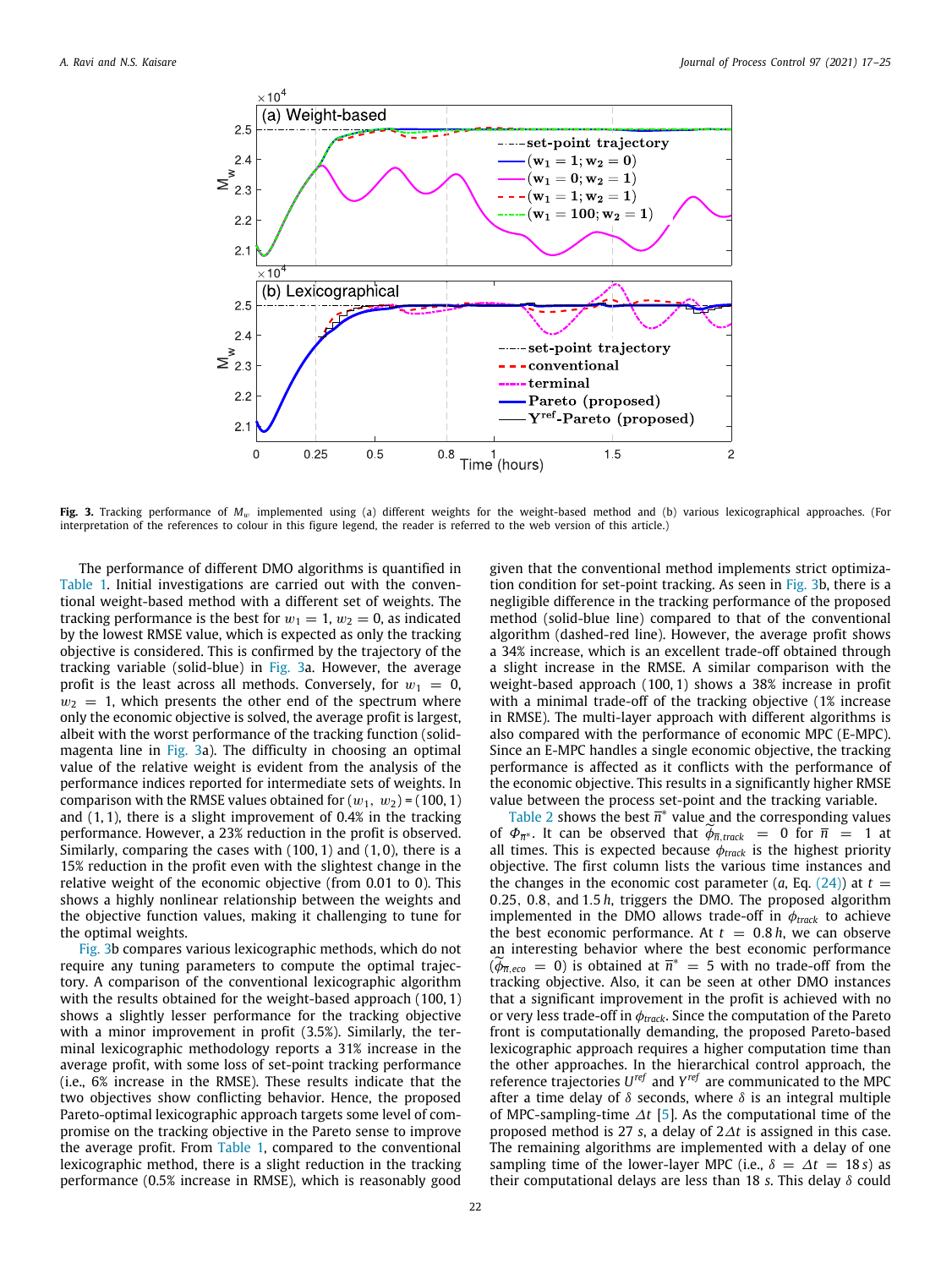#### **Table 2**

<span id="page-6-0"></span>Normalized optimal function and corresponding squared-norm values for different *π* at every DMO online instance. The best *π*<sup>\*</sup> for each time DMO online instance is shown in bold.

| $\overline{n} \rightarrow$ | $\overline{n}^*$ |                                                | $\mathbf{1}$ | 2            | 3        | 4            | 5            | 6            | $\overline{7}$ | 8     | 9            | 10           |
|----------------------------|------------------|------------------------------------------------|--------------|--------------|----------|--------------|--------------|--------------|----------------|-------|--------------|--------------|
| Time,                      |                  |                                                |              |              |          |              |              |              |                |       |              |              |
| $h \downarrow$             |                  |                                                |              |              |          |              |              |              |                |       |              |              |
| 0.25                       | 9                | $\widetilde{\phi}_{\overline{n},\text{track}}$ | 0            | 0            | 0.024    | 0.030        | 0.059        | 0.103        | 0.106          | 0.066 | 0.357        | 1            |
|                            |                  | $\phi_{\overline{n},\text{eco}}^*$             | 1            | 1            | 0.652    | 0.602        | 0.647        | 0.658        | 0.652          | 0.564 | 0            | 0.627        |
|                            |                  | $\ \phi_{\overline{n}}\ ^2$                    | 1            | 1            | 0.426    | 0.363        | 0.422        | 0.444        | 0.436          | 0.322 | 0.127        | 1.393        |
| 0.55                       | 4                | $\widetilde{\phi}_{\overline{n},track}$        | $\pmb{0}$    | 0.042        | 0.160    | 0.094        | 0.153        | 0.357        | 0.104          | 0.134 | $\mathbf{1}$ | 0.385        |
|                            |                  | $\widetilde{\phi}_{\overline{n},eco}^*$        | 1            | 0.206        | 0.174    | 0.175        | 0.158        | 0.225        | 0.508          | 0.408 | 0.334        | 0            |
|                            |                  | $\ \phi_{\overline{n}}\ ^2$                    | 1            | 0.044        | 0.056    | 0.039        | 0.048        | 0.178        | 0.269          | 0.184 | 1.112        | 0.148        |
| 0.80                       | 5                | $\widetilde{\phi}_{\overline{n},track}$        | $\bf{0}$     | $\mathbf{0}$ | $\Omega$ | $\Omega$     | $\mathbf{0}$ | $\Omega$     | 0.003          | 0.029 | 0.056        | $\mathbf{1}$ |
|                            |                  | $\widetilde{\phi}_{\overline{n},\text{eco}}^*$ | 0.696        | 0.697        | 0.695    | 0.696        | $\mathbf{0}$ | 0.713        | 0.775          | 1     | 0.824        | 0.713        |
|                            |                  | $\ \phi_{\overline{n}}\ ^2$                    | 0.484        | 0.486        | 0.483    | 0.484        | $\mathbf{0}$ | 0.508        | 0.601          | 1.001 | 0.682        | 1.508        |
| 1.1                        | 4                | $\widetilde{\phi}_{\overline{n},\text{track}}$ | $\Omega$     | 0.003        | 0.012    | 0.009        | 0.005        | 0.004        | 0.010          | 0.007 | $\mathbf{1}$ | 0.023        |
|                            |                  | $\phi^*_{\overline{n},eco}$                    | 0.120        | 0.120        | 0.799    | 0            | 0.320        | 0.807        | 0.243          | 0.604 | 1            | 0.260        |
|                            |                  | $\ \Phi_{\overline{n}}\ ^2$                    | 0.014        | 0.014        | 0.639    | $\mathbf{0}$ | 0.102        | 0.651        | 0.059          | 0.365 | 2            | 0.068        |
| 1.4                        | 5                | $\phi_{\overline{n},\text{track}}$             | $\bf{0}$     | 0.001        | 0.002    | 0.003        | 0.006        | 0.004        | 0.003          | 0.021 | 0.008        | $\mathbf{1}$ |
|                            |                  | $\phi_{\overline{n},eco}^*$                    | 1            | 0.258        | 0.340    | 0.250        | $\bf{0}$     | 0.963        | 0.030          | 0.080 | 0.370        | 0.106        |
|                            |                  | $\ \phi_{\overline{n}}\ ^2$                    | 1            | 0.067        | 0.116    | 0.063        | 0            | 0.927        | 0.001          | 0.006 | 0.137        | 1.011        |
| 1.5                        | $\mathbf{2}$     | $\widetilde{\phi}_{\overline{n},\text{track}}$ | 0            | $\mathbf{0}$ | 0.001    | 0.003        | $\mathbf{0}$ | $\Omega$     | 0.001          | 0.001 | 0.006        | $\mathbf{1}$ |
|                            |                  | $\tilde{\phi}^*_{\overline{n},eco}$            | $\mathbf{1}$ | 0            | 0.124    | 0.051        | 0.002        | 0.207        | 0.038          | 0.652 | 0.097        | 0.108        |
|                            |                  | $\ \phi_{\overline{n}}\ ^2$                    | 1            | $\mathbf{0}$ | 0.015    | 0.003        | $\mathbf{0}$ | 0.043        | 0.001          | 0.425 | 0.009        | 1.012        |
| 1.8                        | $\boldsymbol{9}$ | $\widetilde{\phi}_{\overline{n},\text{track}}$ | 0            | 0.001        | 0.003    | 0.325        | 0.003        | $\mathbf{1}$ | 0.005          | 0.005 | 0.005        | 0.857        |
|                            |                  | $\widetilde{\phi}_{\overline{n},\text{eco}}^*$ | 1            | 0.145        | 0.154    | 0.182        | 0.065        | 0.447        | 0.084          | 0.111 | 0            | 0.116        |
|                            |                  | $\ \phi_{\overline{n}}\ ^2$                    | 1            | 0.021        | 0.024    | 0.139        | 0.004        | 1.2          | 0.007          | 0.012 | 0            | 0.748        |

#### **Table 3**

<span id="page-6-2"></span>Steady state parameter values of reactor–separator system.

| Parameter  | Value       | Parameter    | Value            |
|------------|-------------|--------------|------------------|
| $F_{1in}$  | 35 (kmol/h) | $M_{r1}$     | 10 (kmol)        |
| $F_{2in}$  | 35 (kmol/h) | $M_{r2}$     | 25 (kmol)        |
| $Q_{c1}$   | 75 (kmol/h) | $M_{c1}$     | 10 (kmol)        |
| $Q_{c2}$   | 75 (kmol/h) | $M_{c2}$     | 50 (kmol)        |
| $F_b$      | 50 (kmol/h) | $x_{A0}$     |                  |
| R          | 50 (kmol/h) | $x_{B0}$     | 0                |
| $T_0$      | 360 $(K)$   | $T_w$        | 300 $(K)$        |
| $k_{10}$   | 8e10(1/h)   | $E_1/R$      | 9300 $(1/K)$     |
| $k_{20}$   | 2e9(1/h)    | $E_2/R$      | 9000 $(1/K)$     |
| $\alpha_A$ | 18          | $\Delta H_1$ | $-4e4$ (kJ/kmol) |
| $\alpha_B$ | 9           | $\Delta H_2$ | $-4e4$ (kJ/kmol) |
| $\alpha_C$ | 1           | $c_p$        | 700 (kJ/kmol K)  |
| P          | 1 (atm)     | $c_{vw}$     | 76 (kJ/kmol K)   |
|            |             |              |                  |

#### **Table 4**

<span id="page-6-3"></span>Variation in set-point and cost parameters with time.

| Time frame          | $x_{12}$ 1 | $\beta_{\mathsf{B}}$ | рw  |
|---------------------|------------|----------------------|-----|
| 0 $h < t < 0.1$ h   | 0.4347     | 75                   |     |
| 0.1 $h < t < 0.8$ h | 0.6        | 7.5                  |     |
| 0.8 h < t < 1.5 h   | 0.6        |                      | 0.2 |
| 1.5 $h < t < 2.5$ h | 0.7        |                      | 0.2 |
| 2.5 h < t < 3 h     | 0.7        |                      | 0.5 |

increase depending on the complexity of the multi-objective optimization, which will be evident in the subsequent case study.

#### *4.2. Case study 2: Reactor–separator system*

The performance of the proposed DMO is analyzed in a multiunit system consisting of two CSTRs followed by a separation column, as shown in [Fig. 4.](#page-6-1) A series reaction ( $\mathcal{A} \stackrel{k_1}{\rightarrow} \mathcal{B} \stackrel{k_2}{\rightarrow} \mathcal{C}$ ) proceeds in the two reactors and the desired product  $B$  is obtained from the bottom stream  $F_b$  of the 5-stage distillation column. The system is characterized through 18 states which includes 4 states in each of the reactors and 10 states in the separator (tray



<span id="page-6-1"></span>**Fig. 4.** Schematic of the reactor–separator system, comprising of two reactors followed by a five-stage distillation.

compositions of A and B). The model equations are given in [\[29\]](#page-8-27) and the values of model parameters are tabulated in [Table 3.](#page-6-2)

The tracking objective is to achieve the desired set-point of the product  $B$  in the reboiler outlet and simultaneously maximizing the overall profit:

$$
\varphi_{\text{track}} = \left\| x_{\mathcal{B},1} - x_{\mathcal{B},1}^{\text{ref}} \right\|^2 \tag{25a}
$$

$$
\varphi_{eco} = \beta_B x_{B,1} F_b - \beta_W (Q_{c1} + Q_{c2})
$$
\n(25b)

The manipulated variables are the coolant flowrates  $(Q_{c1}, Q_{c2})$ and *Fb*. For the lower-layer NMPC, the controlled variables are  $T_1, T_2, x_{\mathcal{B},1}$ . The variations in the cost parameters and the setpoint are tabulated in [Table 4](#page-6-3). As explained earlier, re-optimization is carried out when these changes are communicated to the DMO.

The sampling time (∆*t*) chosen for the optimizer is 0.05 *h* (180 *s*) whereas the lower-layer NMPC operates with a time ( $\Delta t$ ) of 0.005 *h* (18 *s*). The prediction and the control horizon for the DMO and NMPC are (10, 3) and (40, 2) respectively. The DMO is taken online at 0.1 *h* and rest of the time instances where the cost parameters varies are represented as vertical gray lines in [Fig. 5](#page-7-0).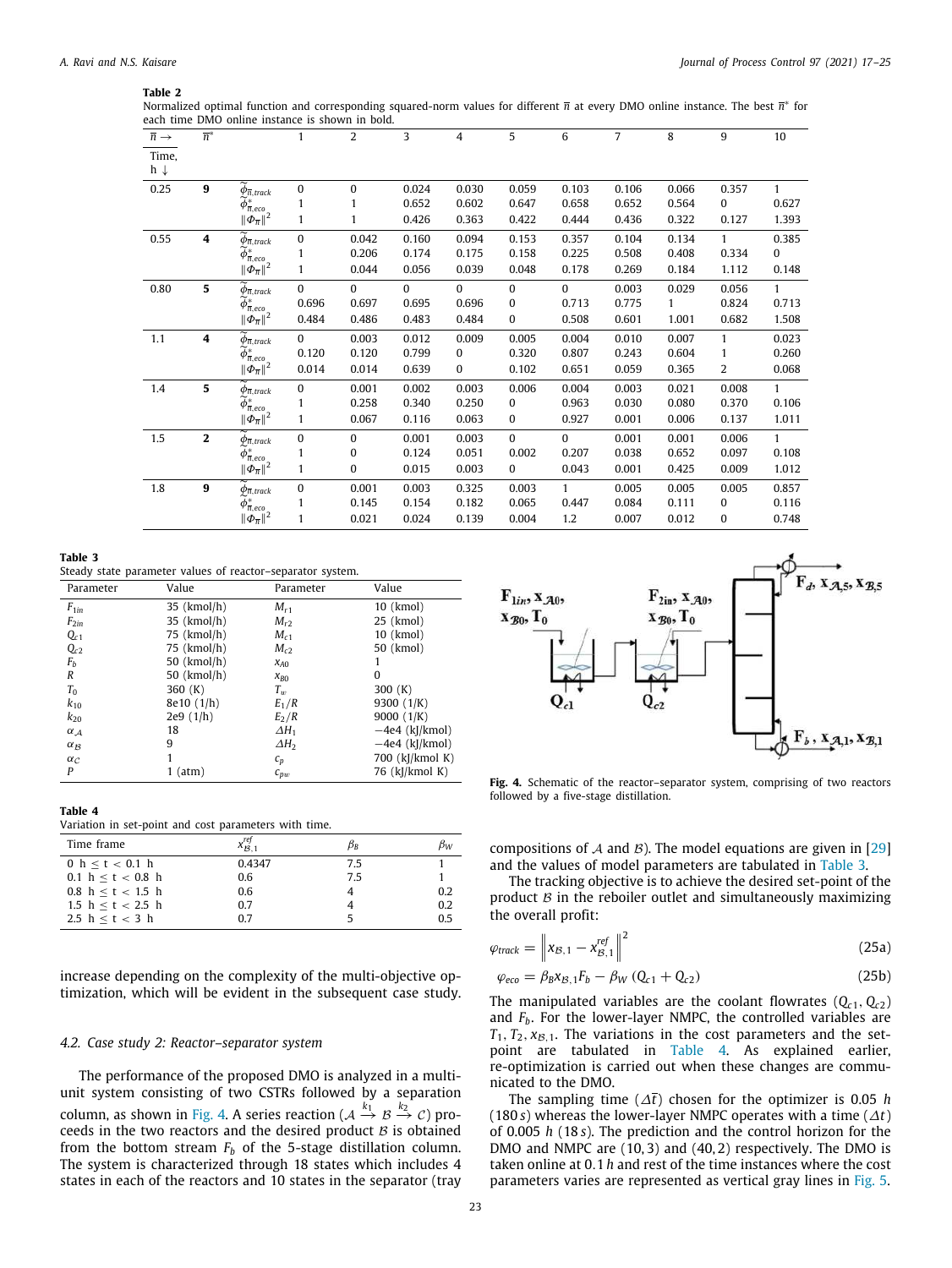

**Fig. 5.** Tracking performance of  $x_{B,1}$  implemented using (a) different weights using the weight-based approach (b) lexicographic-based algorithms.

<span id="page-7-0"></span>**Table 5**

<span id="page-7-1"></span>

| Performance comparison across different methods. |             |             |  |  |
|--------------------------------------------------|-------------|-------------|--|--|
| Algorithm                                        | <b>RMSE</b> | Avg. profit |  |  |
| $w_1 = 0$ ; $w_2 = 1$                            | 0.2307      | 79.23       |  |  |
| $w_1 = 1$ ; $w_2 = 0$                            | 0.0428      | $-12.18$    |  |  |
| $w_1 = 100$ ; $w_2 = 1$                          | 0.2307      | 79.23       |  |  |
| $w_1 = 1e4$ ; $w_2 = 1$                          | 0.0624      | 37.36       |  |  |
| $w_1 = 1e6$ ; $w_2 = 1$                          | 0.0412      | 21.91       |  |  |
| Lexicographic (conventional)                     | 0.0423      | 14.86       |  |  |
| Lexicographic (terminal)                         | 0.0605      | 30.19       |  |  |
| Proposed Pareto-optimal                          | 0.0451      | 24.51       |  |  |
| E-MPC (single layer)                             | 0.2293      | 88.94       |  |  |
|                                                  |             |             |  |  |

The performance parameters of both the objectives are listed in [Table 5](#page-7-1). Understandably, due to the conflicting set of objectives, a weight-based approach with (1, 0) produces good set-point tracking performance [\(Fig. 5a](#page-7-0)) with the least average profit. Conversely, simulation using the weight pairs (0, 1) shows the highest profit and poor tracking performance. With the weights of the tracking objective tuned from 0 to 100, we observed no change in the tracking performance, implying the nonlinear tuning relationships. Also, it is required to explore higher tuning parameters,  $(w_1 = 1e6)$ , for a satisfactory trade-off performance.

Further, the results of different lexicographic methods are analyzed. [Fig. 5b](#page-7-0) shows that the conventional lexicographic method (solid-red line) shows excellent tracking performance, with a significant improvement in average profit compared to the case where only the higher priority tracking objective is targeted  $(w_1 = 1, w_2 = 0)$ . The lexicographic (terminal) tracks the set-point poorly (dotted-magenta line), though there is a 103% improvement in the average profit compared to the conventional approach. Comparing the conventional lexicographic method with the proposed Pareto-based lexicographic method, we observe that a little compromise in the tracking objective (6% increase in RMSE). However, there is a tremendous improvement in profit (65%). Visual inspection of the tracked variable in [Fig. 5](#page-7-0)b shows minimal variation between the performance of the proposed method (solid-blue line) and the best possible tracked trajectory, which is that of the conventional lexicographic method (dashed-red line). The performance of the multi-layer controller

is also compared with the traditional E-MPC, which targets only economic performance. As seen in [Table 5,](#page-7-1) we can observe that the E-MPC delivers the best economic performance with the highest value of average profit. However, the tracking performance is very poor, with very high RMSE value. This demonstrates the superior performance of the multi-layer framework for multi-objective control.

As explained previously, for every DMO online instance, the algorithm computes the trajectories corresponding to  $\overline{n}^*$ , chosen based on the least squared-norm values. The simulation time required for the weight-based optimization was approximately 6 *s*. In comparison, the three lexicographic methods required up to 28 *s* (conventional), 17 *s* (terminal) and 89 *s* (proposed). This includes the time required for computing  $Y^{ref}$  and  $U^{ref}$ , which are then communicated to the lower-layer MPC. For the proposed method, the delay is taken as  $\delta = 5\Delta t$  (90 *s*). Similarly, for the conventional and terminal lexicographic methods,  $\delta = 2\Delta t$ and  $\delta = \Delta t$ , respectively, whereas the trajectories from weightbased methods are communicated at the next sampling instance (i.e.,  $\delta = \Delta t$ ).

# **5. Conclusion**

A dynamic hierarchical control was demonstrated in this work to handle multiple conflicting objectives comprising of set-point tracking and maximization of profit. Optimal plant trajectories were computed by the upper-layer DMO, which had a lower sampling rate. The trajectories were communicated to the lower-layer NMPC, which were operated at a higher sampling rate. A detailed procedure for implementing the multi-layer control framework was also explained with an exclusive focus on handling the computational demand of multi-objective optimization.

Different optimization algorithms were analyzed and evaluated in two case studies. The first simulation study was carried on an isothermal single unit polymerization process, which required optimal control action to track the average molecular weight of the polymer to the desired set-point as well as maximize the overall profit. The disadvantages of implementing the traditional weight-based approach were clearly demonstrated. It was shown that the nonlinear tuning behavior of the relative weights acts as a detrimental factor in computing optimal control action.